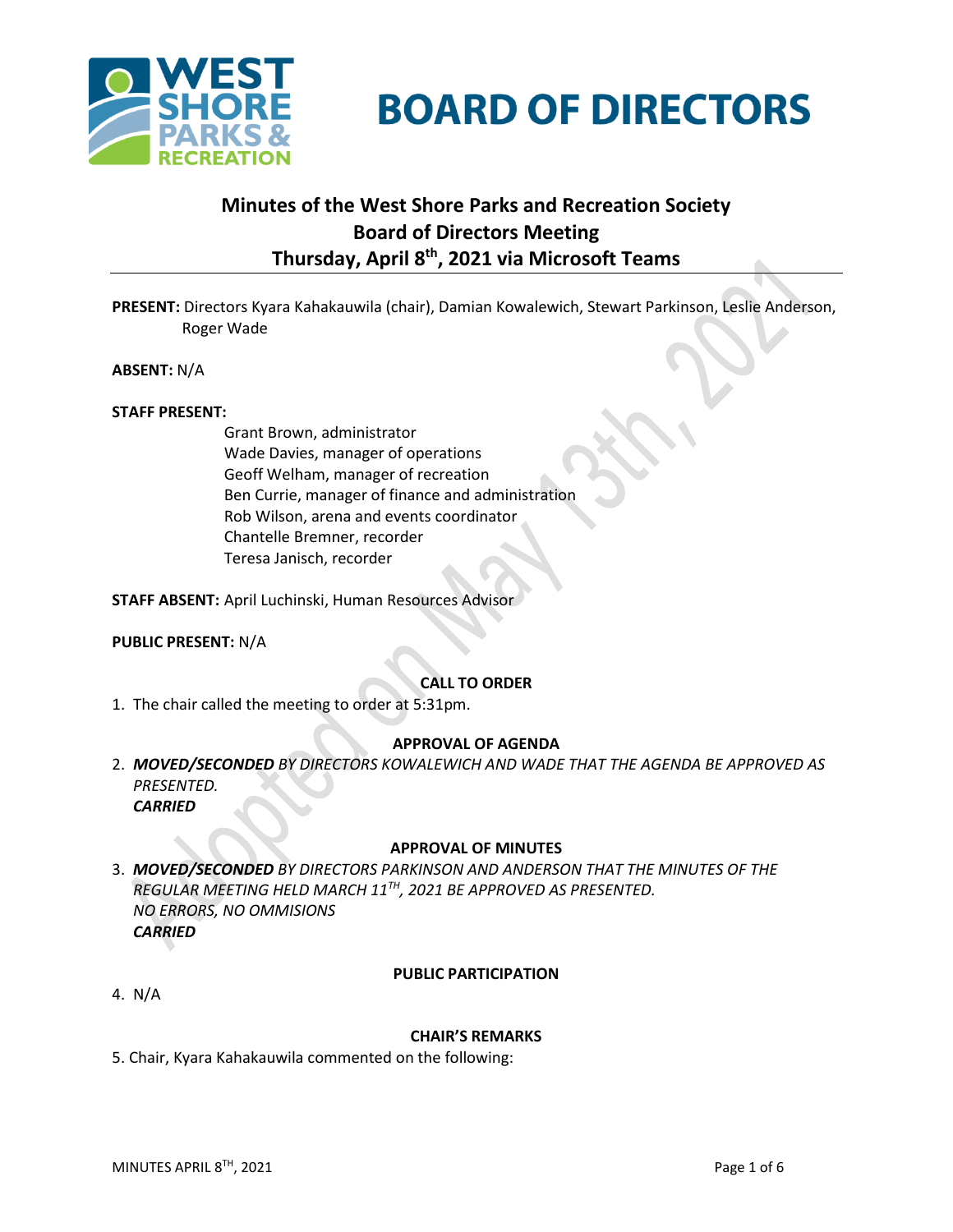$\triangleright$  Expressed her sympathy and appreciation to the team in their handling of the new Public Health Order that was recently issued.

#### **STANDING COMMITTEES**

#### 6. a) Finance Committee

*Stewart Parkinson, finance committee chair commented on the following:*

- ➢ Approvals from each municipality have been received with regards to the COVID-19 Restart Funding ask.
- ➢ Auditors from KPMG attended the finance committee meeting and presented on the WSPRS 2020 Financial Audit Findings Report. The finance committee recommends that the WSPRS board of directors approve the WSPRS Financial Statements for the 2020 Fiscal Year.

Ben Currie, manager of finance and administration reviewed the financial statements with the board of directors.

*MOVED/SECONDED BY DIRECTORS WADE AND PARKINSON THAT THE FINANCIAL STATEMENTS FOR THE YEAR ENDING IN 2020 BE APPROVED AS PRESENTED. CARRIED* 

#### **OLD BUSINESS**

#### 7. N/A

### **NEW BUSINESS**

8.

### **a) Sports and Arena Department Report**

*Rob Wilson, arena and events coordinator presented a PowerPoint presentation that highlighted the programs, events, statistics and staff.*

Board thanked Rob for the presentation and showed their appreciation.

### *FOR INFORMATION ONLY*

#### **b) JDF Arena Improvement Project**

*Wade Davies, manager of operations highlighted the following:*

- ➢ Project is on schedule
- $\blacktriangleright$  Heating pipes, insulation, and sand are currently being installed.

### *FOR INFORMATION ONLY*

#### **c) JDF Childcare Centre Project**

*Geoff Welham, manager of recreation highlighted the following:*

- $\triangleright$  Project is continuing with the installation of drywall, and work will begin on the build of the exterior staircase, and the outdoor playpark.
- $\triangleright$  The arena lobby is receiving new paint due to the installation of the fire suppression system.
- $\triangleright$  A foot path is being realigned to ensure a safe walkway is available from the bus to the building.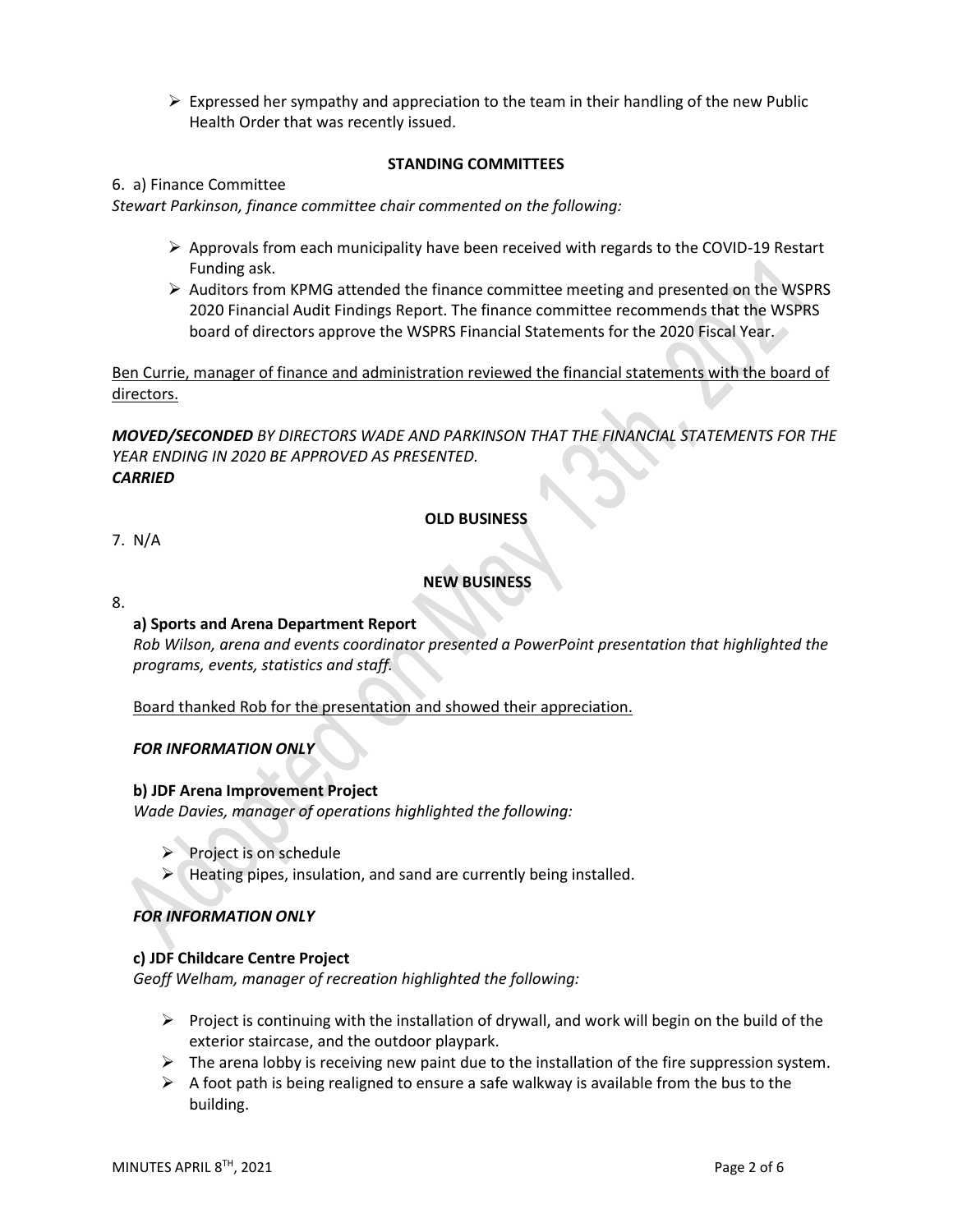#### *FOR INFORMATION ONLY*

#### **c) Energy Report**

*Grant Brown, administrator highlighted the following:*

 $\triangleright$  WSPRS staff makes it a priority to ensure that cost savings measures are implemented with the upgrade of equipment throughout the facility to more energy efficient models.

#### *FOR INFORMATION ONLY*

#### **d) Administrator's Report**

*Grant Brown, administrator highlighted the following.*

# **Administration/Human Resources**

Work continues on the recreation software replacement. Super user training is schedule for late April, where select staff will learn the details of the program and the skills to support the rest of the staff team. The RFP for the website replacement project closed on March 30<sup>th</sup> and staff are currently evaluating the submissions.

The finance team has spent the last few weeks working closely with the auditors who conducted the audit remotely this year.

## **Operations**

#### **Maintenance**

With the completion of the pool air handing unit installation, staff were able to submit documentation for the Hydro grant that was approved as part of the project. Quarterly inspections of the roofs, drains, flashing, gutters and refrigeration plant have been completed.

The JDF Arena roll up door replacement is underway, the handicap lift controller in the pool was rebuilt and a new sensor has been installed in JDF's boiler #2 that was in fault.

The JD Arena project continues to progress with the installation of the heating and cooling headers and now awaits the perimeter concrete pour. Work continues on the childcare space with drywall being hung and many trades working amongst each other.

#### **Parks**

Crews have installed the new basket hoops on the courts in the lower park. They look amazing and have already seen significant use. Preparations are underway on the ball diamonds to prepare for the upcoming season. Final preparations on the irrigation systems are underway and will be brought online for the spring and summer seasons shortly.

Landscaping work on the area between the library and recreation centre that included the removal of three trees is well underway. Dwarf fruit trees are being planted in place of the trees that were removed.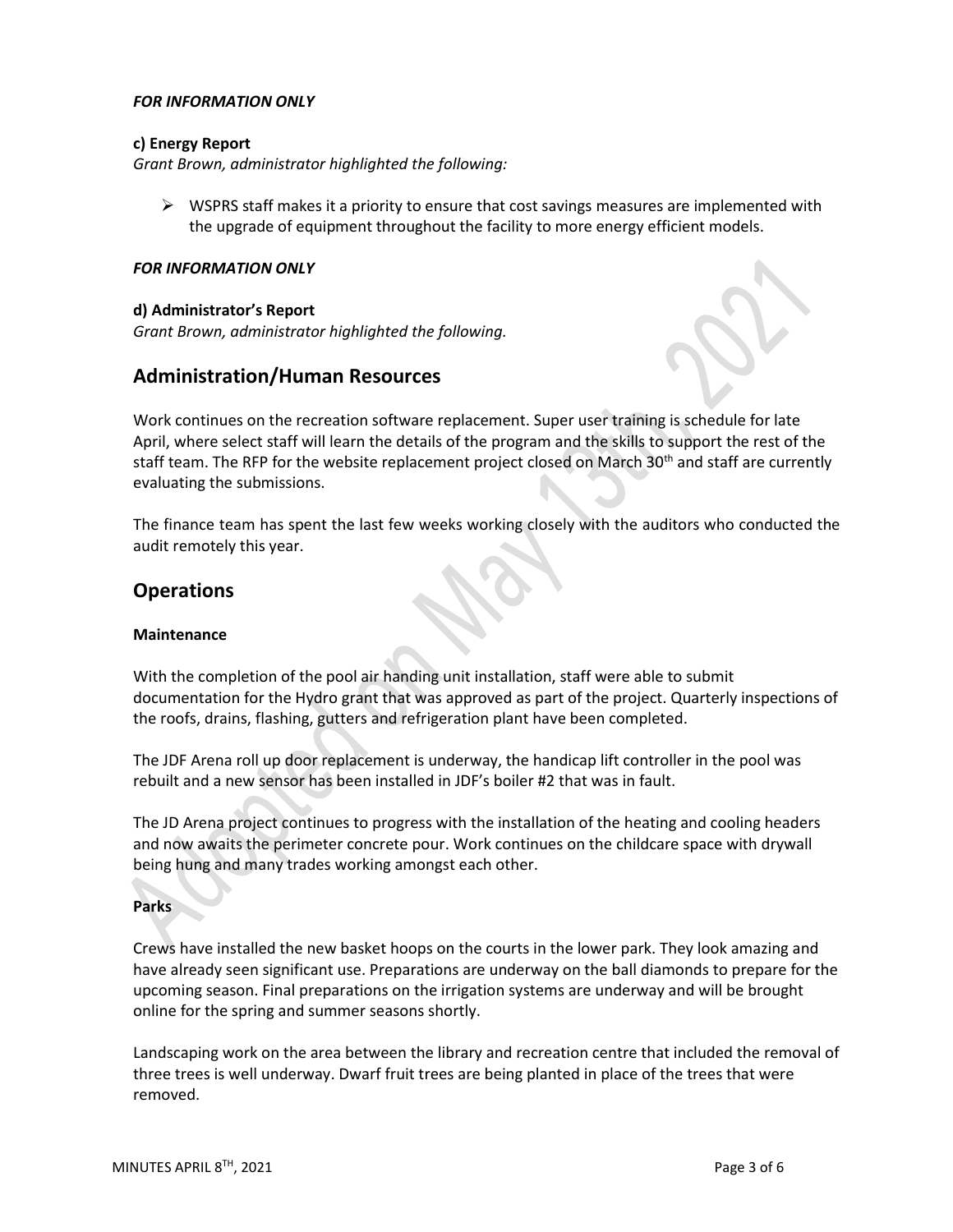# **Programs**

### **Community Recreation**

Spring break camps ran at capacity with over 500 children enjoying Art, Sports, Technology, Nature and Licensed camps over the 2-week March break. Camps ran at various locations throughout the JDF site as well as off site at Centennial Centre and Cedar Vista Stables.

Girls Got Game, a camp funded by the Gender Equity in Recreational Sport; Community Grants Initiative was very successful with 15 girls enjoying a variety of sports and activities with guest coaches from UVIC basketball and softball teams as well as a professional ice skater with Disney on Ice and Mena Westhaver; TV personality, fitness instructor and power skate trainer.

With the promotion of the new childcare spaces, Afterschool Care, Preschool and Daycare registrations continue to flow in. The process to contact successful daycare applicants began at the end of March with 24 new children selected to enrol into daycare being notified by April 15<sup>th</sup> of their successful placement. Afterschool care registration has seen a huge increase in full time Mon-Fri application requests. 140 applications were received. Currently, there are 35 full time and 70 part time placements in the ASC program.

Natural Pod, a local company from Cowichan was chosen as the successful applicants to provide furniture, play structures and storage for the Childcare Centre. Natural Pod specializes in high quality, non-toxic wood furniture with an emphasis on beauty, functionality and environmental awareness. Staff are excited to see their vision come to life.

2021 summer camp registration began on March  $11<sup>th</sup>$  with the release of the spring summer Activity Guide. From that date through March  $25<sup>th</sup>$ , we have processed 7,097 registrations in comparisons with 6,865 for the first two weeks of summer session registrations in **2019.**

Erin Pirot, our food and beverage coordinator joined the community recreation team as the program assistant for the Afterschool Care program. This appointment came after the decision to temporarily close F&B services for the remainder of 2021.

As part of the Covid-19 Restart funding received, the community recreation (CR) and aquatics teams have been working together to offer the first youth swim for ages 12 - 18 years, starting April 9<sup>th</sup>. The CR team will provide a staff member to support the sign in process, get to know the youth and build relationships. The childminding space has also been ear marked as the new youth program room. In April, the space will undergo small upgrades and furnishings to provide a vibrant space for youth to congregate.

The Francophone Society received over 65 responses to their survey, all showing a keen interest to have programs, special events, daycare and summer camps in the West Shore. The Francophone Society is planning to submit a proposal through the Francophone Affairs Program to pilot a series of activities, following the survey as this was the intent of the initial funding they received. These may include story walks in French, French summer camps and virtual or in-person meet ups depending on COVID-19 restrictions.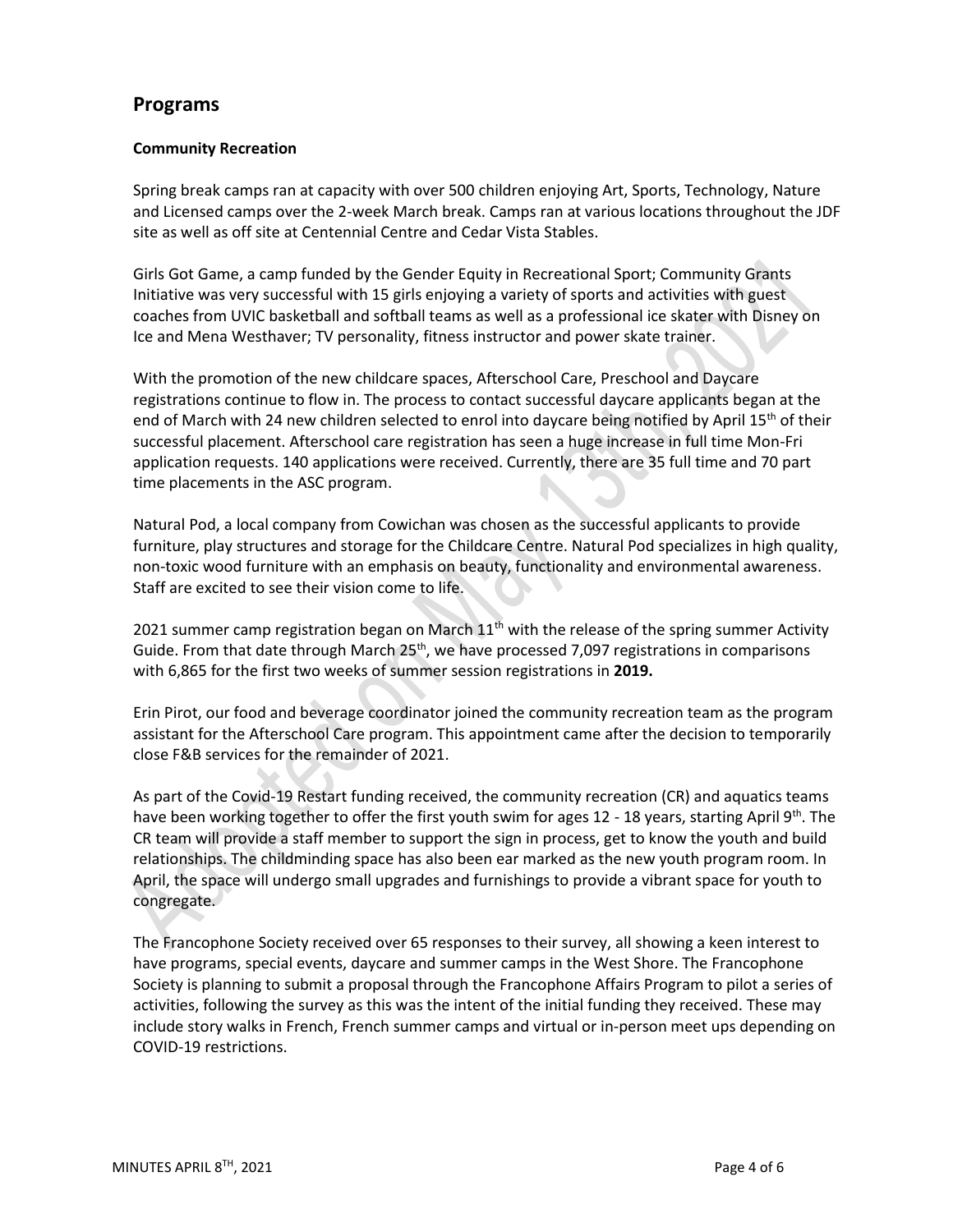### **Aquatics, Fitness and Weights**

Registration for April-June swimming lessons took place on March  $11<sup>th</sup>$ , and included the addition of modified group swimming lessons, and the continuation of private class bookings, which was very successful this winter. The majority of lessons were full the morning registration opened.

Staff continue to evaluate waitlists and pool space, and adjust the schedule where safety protocols, staffing, and budget allows. Lane swimming sessions have been added concurrently with all family swims, based on how the pool is utilized during family swim. Due to the large number of young families attending leisure swim, staff observed that while the leisure pool is consistently at capacity during family swim, there is space available in the main pool. Adding lane swimming will allow us to accommodate more swimmers, without the risk of overcrowding in the leisure pool.

We are very pleased to be introducing a youth swim on Friday evenings, beginning in April. This youth-only swim time is available by advanced reservation, at a reduced cost of \$2. This swim was made possible through the additional funding allocated to youth programming as part of the Covid-19 Restart funds that were recently approved. Additional staff will be onsite to support these swims and ensure COVID protocols are adhered to in a youth-centred way.

Weight room and low intensity fitness programs continue to run successfully. Staff are poised to resume additional fitness programs as soon as restrictions are lifted. Safety planning for the resumption of aquatic rehabilitation services is also underway, with a hopeful start date set for May.

#### **Sports**

Netflix wrapped up their filming of the series "Maid" in March, however, they have booked an additional \$10,000 in parking lot space to accommodate parking needs while they shoot off site. The net value of Netflix usage of WSPRS facilities was \$140,000, coupled with the establishment of a great relationship created with the production team that will likely mean WSPRS is a candidate for future films to enquire about shooting on our site.

Minor Hockey, Figure skating, Hockey Evolution winter ice seasons have all come to a successful end considering the challenging circumstances. With the Q Centre Arena ice remaining in while JDF is under construction requests for usage have been strong including bookings from Hockey Evolution, Passmore Hockey, Brandon Wong Hockey, LSGC Goalie training, Kowalko hockey, Elite Female hockey group and Spencer Hockey Academy. Additional ice usage secured by staff includes WHL and BCHL referee training and the return of the WHL Combine later in August.

Spring and summer public skating and lesson registration continues to be very strong and to meet this demand more public sessions have been added.

The ISC has continued to have youth volleyball and basketball usage into the spring while baseball and softball groups have moved outdoors with the improved weather. The Female Strive Lacrosse program is a new ISC user that started in March. The maintenance staff had their first-floor conversion of the artificial modular turf to accommodate part of the Netflix use, they did an amazing job in planning and executing the floor in an out in an efficient manner that will enable us to plan for future events in the ISC.